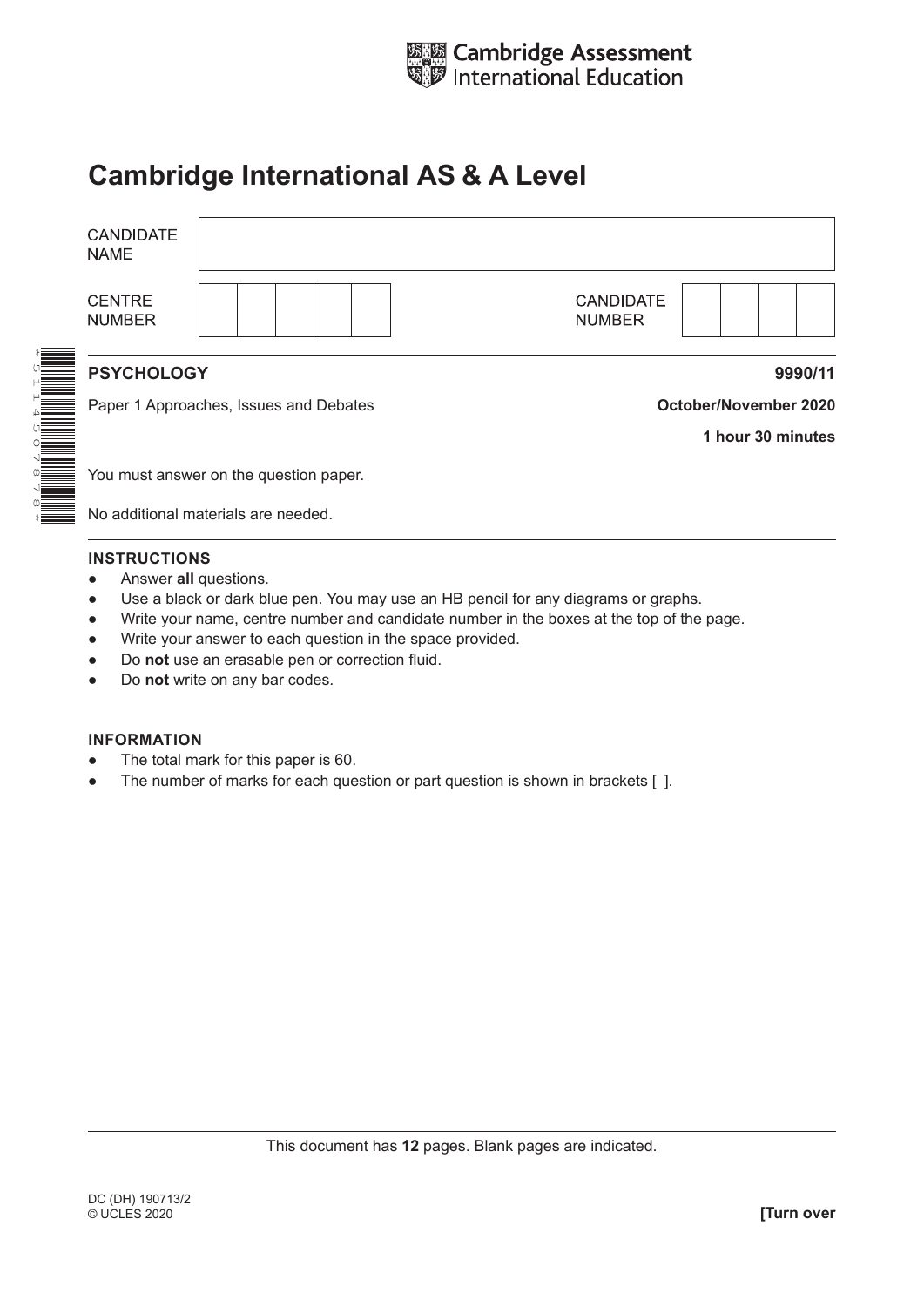## Answer all questions.

- 1 From the study by Baron-Cohen et al. testing theory of mind in participants with Asperger's syndrome and autism:
- (a) Name the test that was being revised in this study. (b) Identify two problems with the original test. (c) Outline one conclusion from this study.  $\overline{2}$ From the study by Piliavin et al. (subway Samaritans): (a) Describe what the observers recorded about participants in the adjacent area.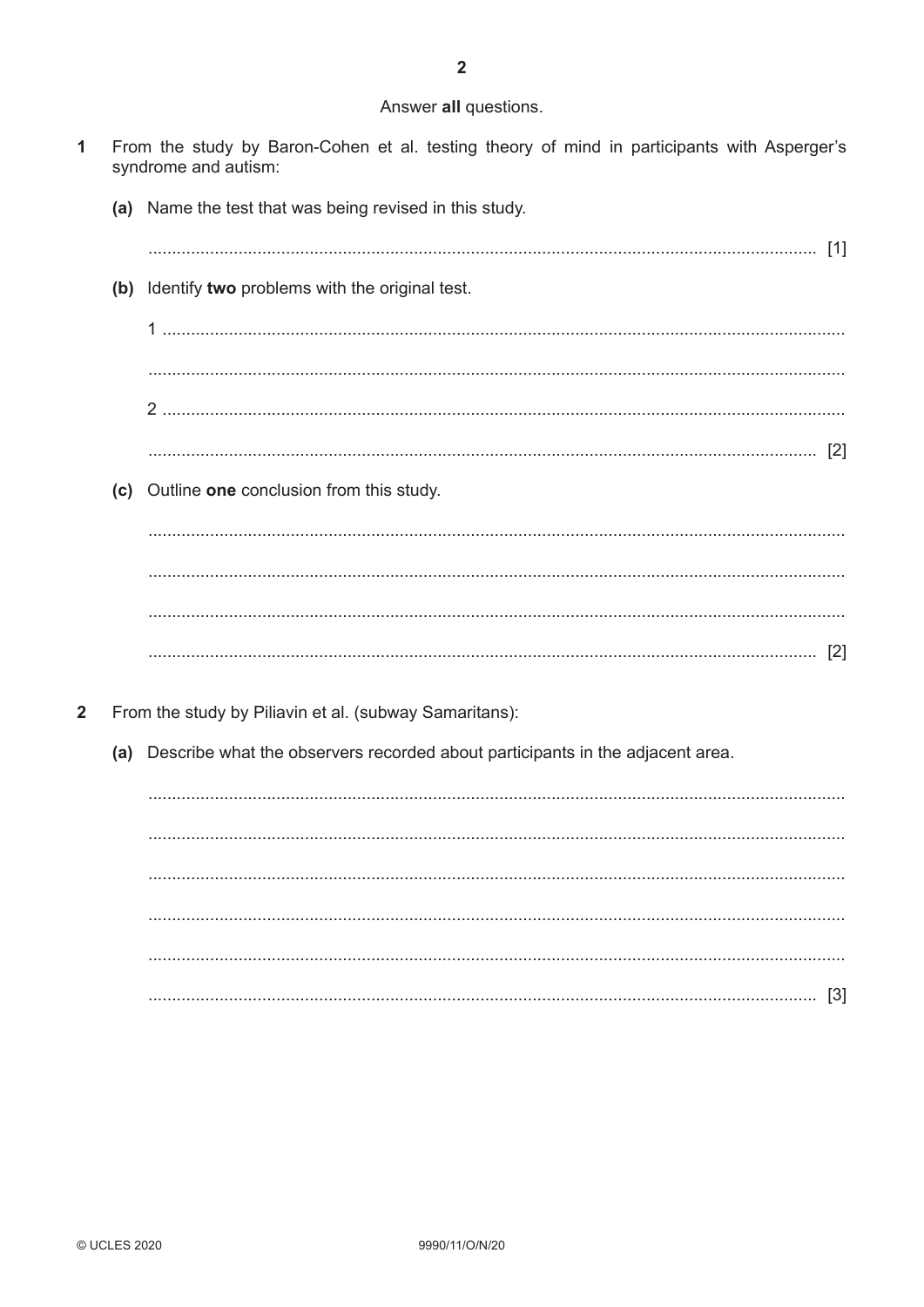(b) Describe one result about the sex of 'spontaneous first helpers'. You must use data in your answer. Explain one or more real-world applications of the study by Dement and Kleitman (sleep and dreams). Do not refer to more than three applications in your answer. 

 $\overline{3}$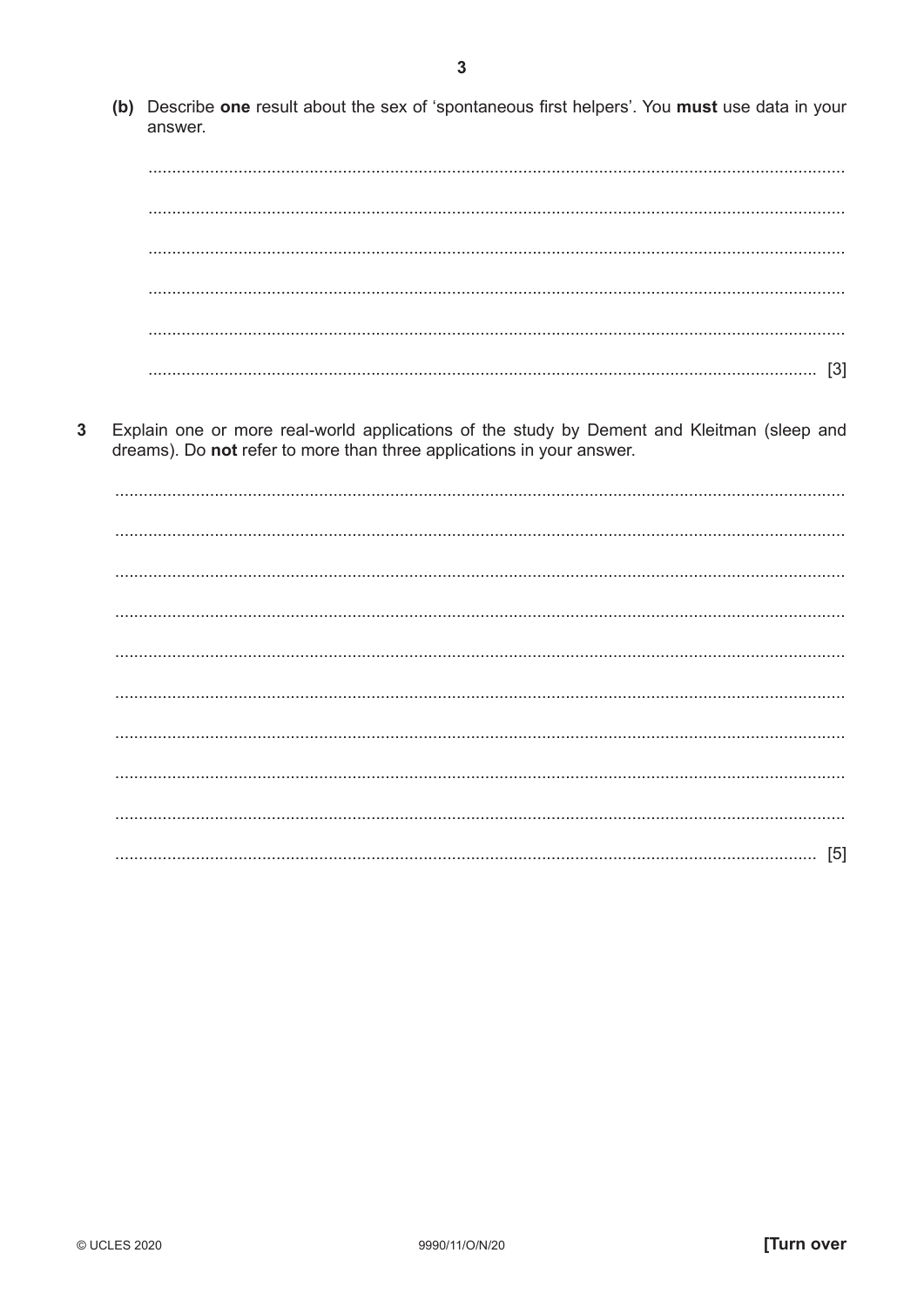From the study by Saavedra and Silverman (button phobia): (a) (i) Name one stimulus given a Distress Rating of 2 or 3 on the Disgust/Fear Hierarchy. Name one stimulus given a Distress Rating of 7 or 8 on the Disgust/Fear Hierarchy.  $(ii)$ (b) Describe the participant used in this study. (c) Explain why this study is from the learning approach. 

 $\overline{\mathbf{A}}$ 

© UCLES 2020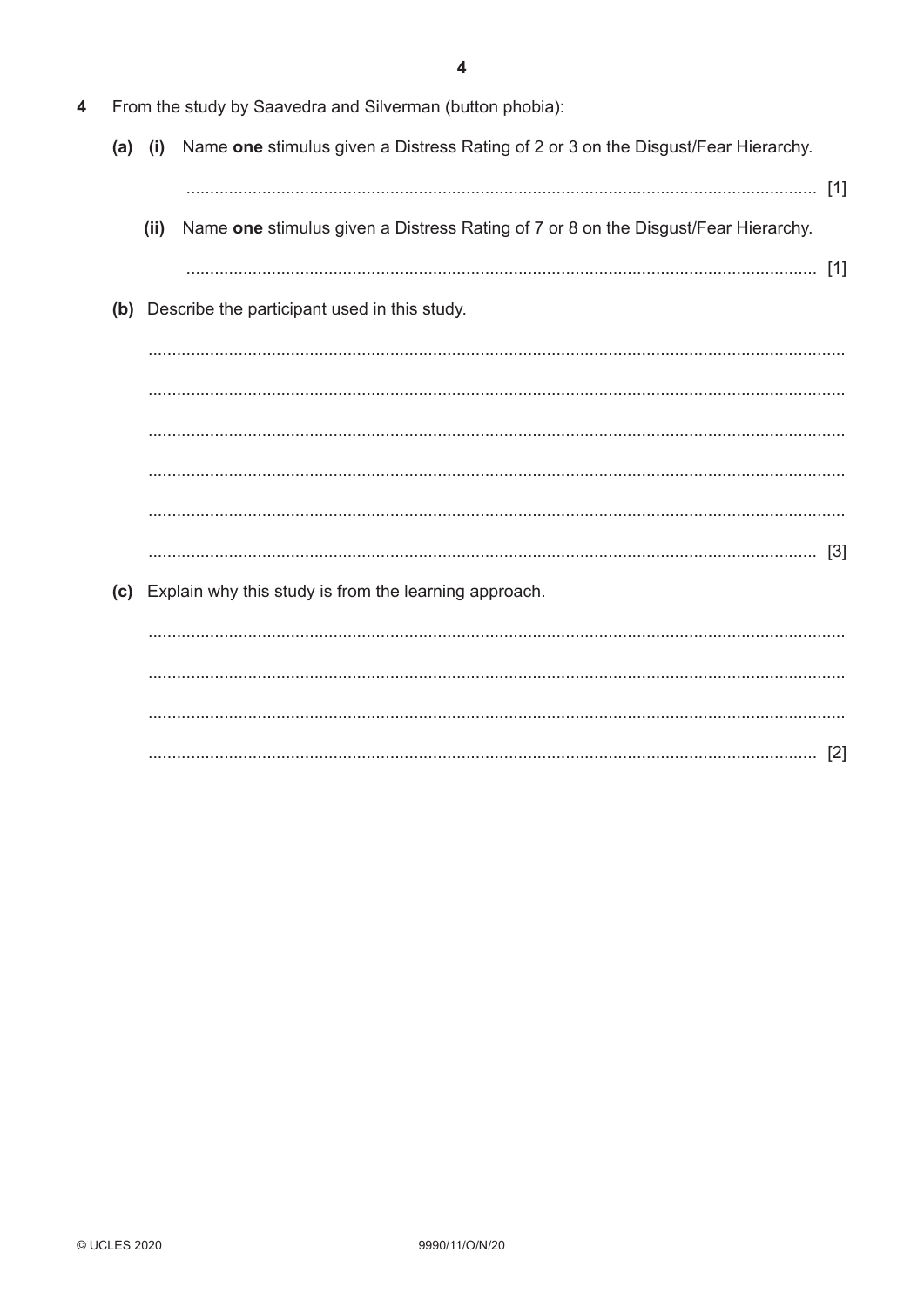5 From the study by Yamamoto et al. (chimpanzee helping):

Describe the procedure of the First "Can See" condition and the "Cannot See" condition.

Describe the psychology that is being investigated in the study by Canli et al. (brain scans and 6 emotions).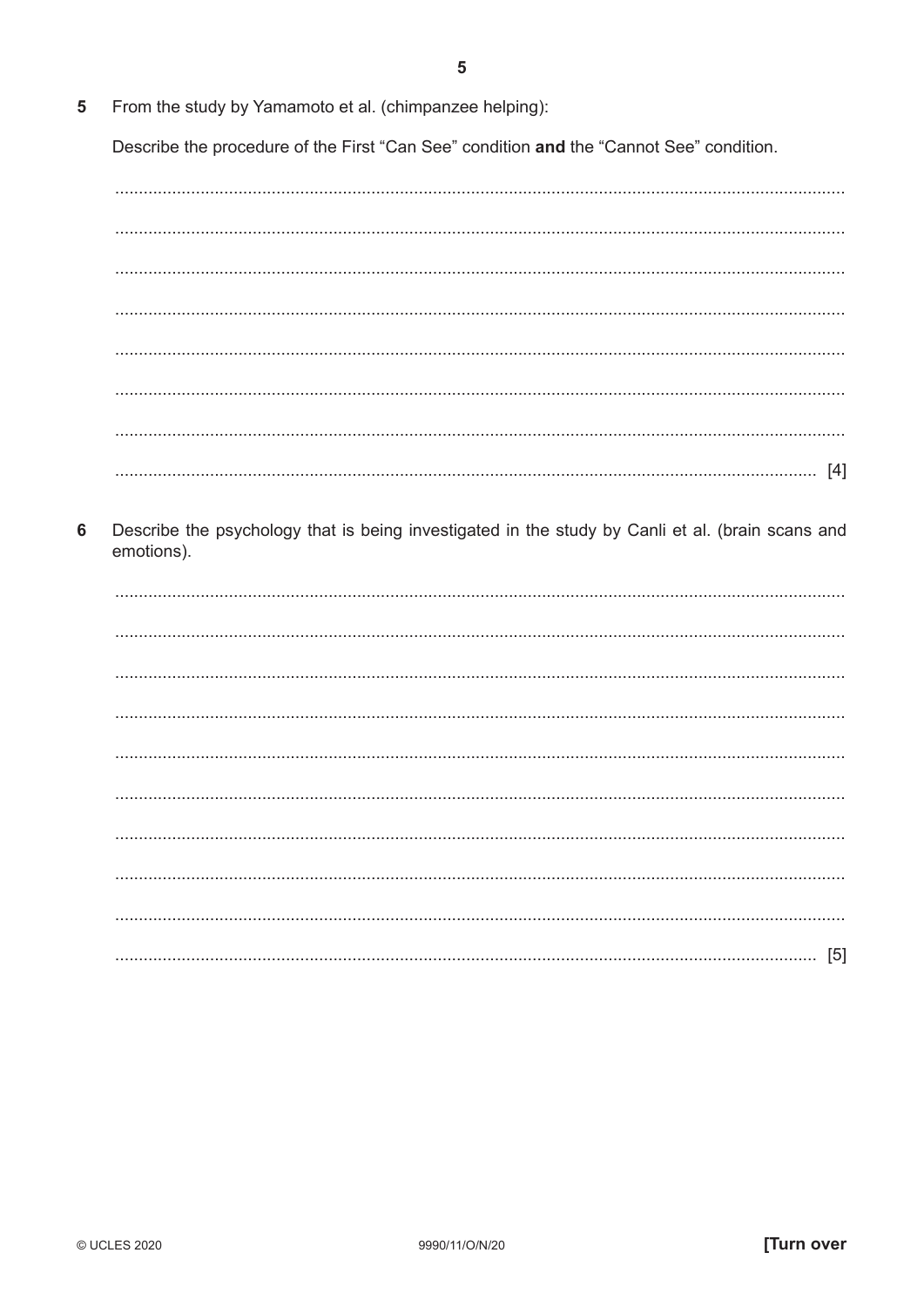| $\overline{7}$ |                                                | From the study by Laney et al. (false memory):                                                                   |  |  |  |
|----------------|------------------------------------------------|------------------------------------------------------------------------------------------------------------------|--|--|--|
|                |                                                | (a) Outline one aim of this study.                                                                               |  |  |  |
|                |                                                |                                                                                                                  |  |  |  |
|                |                                                |                                                                                                                  |  |  |  |
|                |                                                |                                                                                                                  |  |  |  |
|                |                                                | $[2]$                                                                                                            |  |  |  |
|                |                                                | (b) Outline one methodological weakness of this study.                                                           |  |  |  |
|                |                                                |                                                                                                                  |  |  |  |
|                |                                                |                                                                                                                  |  |  |  |
|                |                                                | (c) Suggest one real-world application based on the procedure of this study.                                     |  |  |  |
|                |                                                |                                                                                                                  |  |  |  |
|                |                                                |                                                                                                                  |  |  |  |
|                |                                                |                                                                                                                  |  |  |  |
|                |                                                |                                                                                                                  |  |  |  |
|                |                                                |                                                                                                                  |  |  |  |
| 8              | From the study by Bandura et al. (aggression): |                                                                                                                  |  |  |  |
|                |                                                | (a) Describe how the children were rated on aggressive behaviour in their nursery school, prior<br>to the study. |  |  |  |
|                |                                                |                                                                                                                  |  |  |  |
|                |                                                |                                                                                                                  |  |  |  |
|                |                                                |                                                                                                                  |  |  |  |
|                |                                                |                                                                                                                  |  |  |  |
|                |                                                |                                                                                                                  |  |  |  |
|                |                                                |                                                                                                                  |  |  |  |
|                |                                                |                                                                                                                  |  |  |  |
|                |                                                |                                                                                                                  |  |  |  |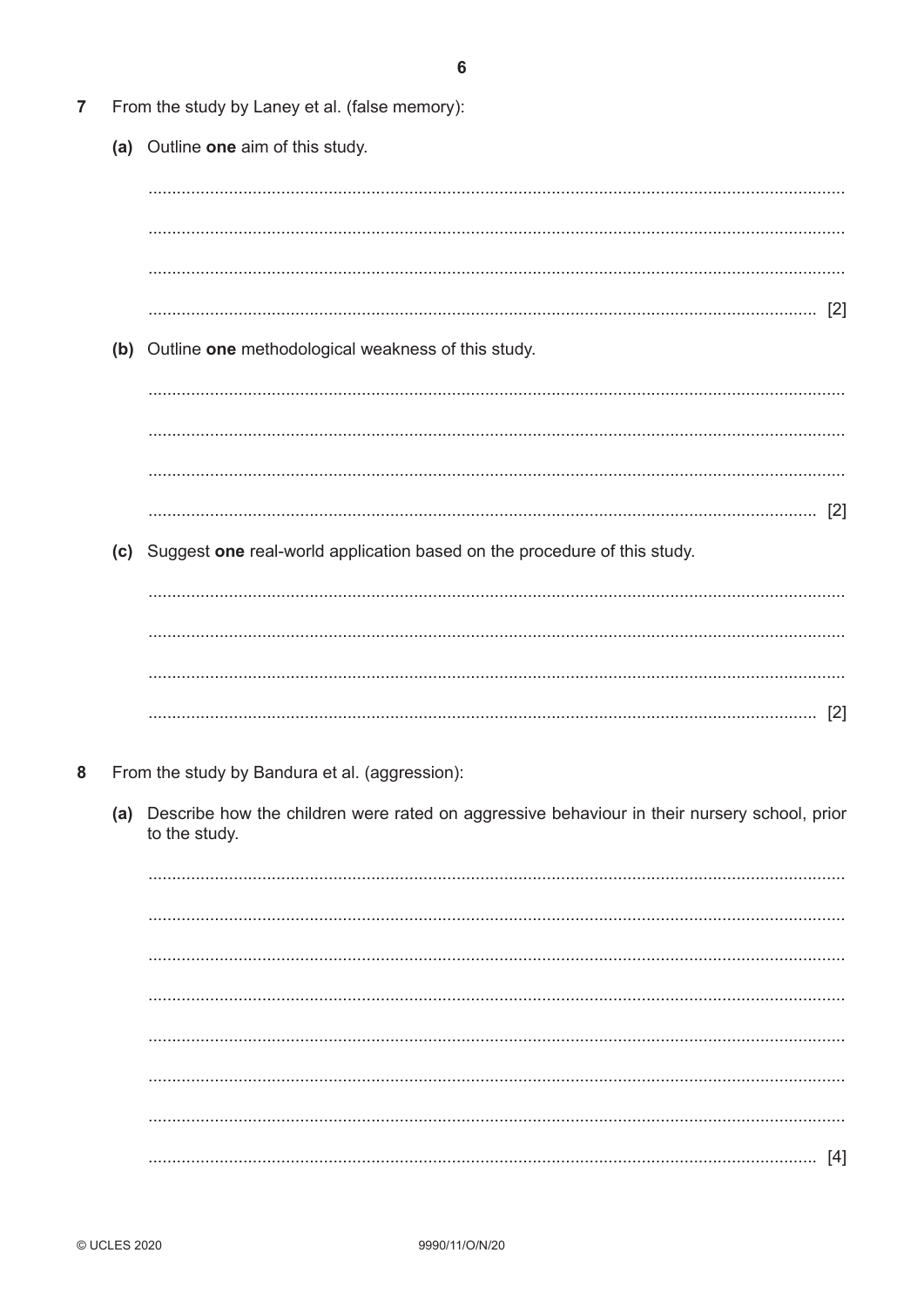| (b) Explain whether each guideline below was broken in the study by Bandura et al.: |  |  |
|-------------------------------------------------------------------------------------|--|--|
|                                                                                     |  |  |
|                                                                                     |  |  |
|                                                                                     |  |  |
|                                                                                     |  |  |
|                                                                                     |  |  |
|                                                                                     |  |  |
|                                                                                     |  |  |
|                                                                                     |  |  |
|                                                                                     |  |  |
|                                                                                     |  |  |
|                                                                                     |  |  |
|                                                                                     |  |  |
|                                                                                     |  |  |
|                                                                                     |  |  |
|                                                                                     |  |  |
|                                                                                     |  |  |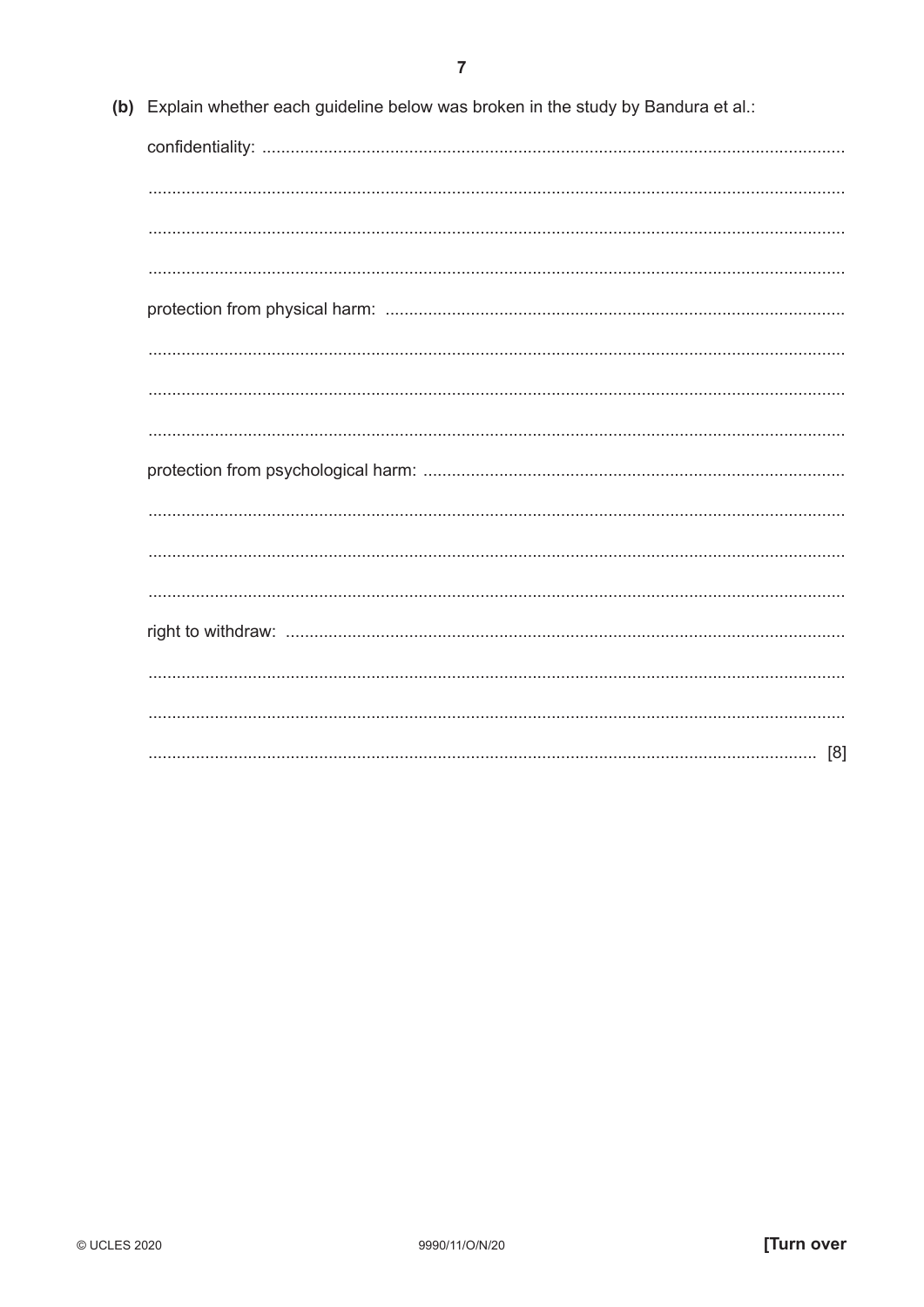Evaluate the study by Milgram (obedience) in terms of two strengths and two weaknesses.<br>At least one of your evaluation points must be about qualitative data.  $9$ 

| FS 2020 | 9990/11/O/N/20 |
|---------|----------------|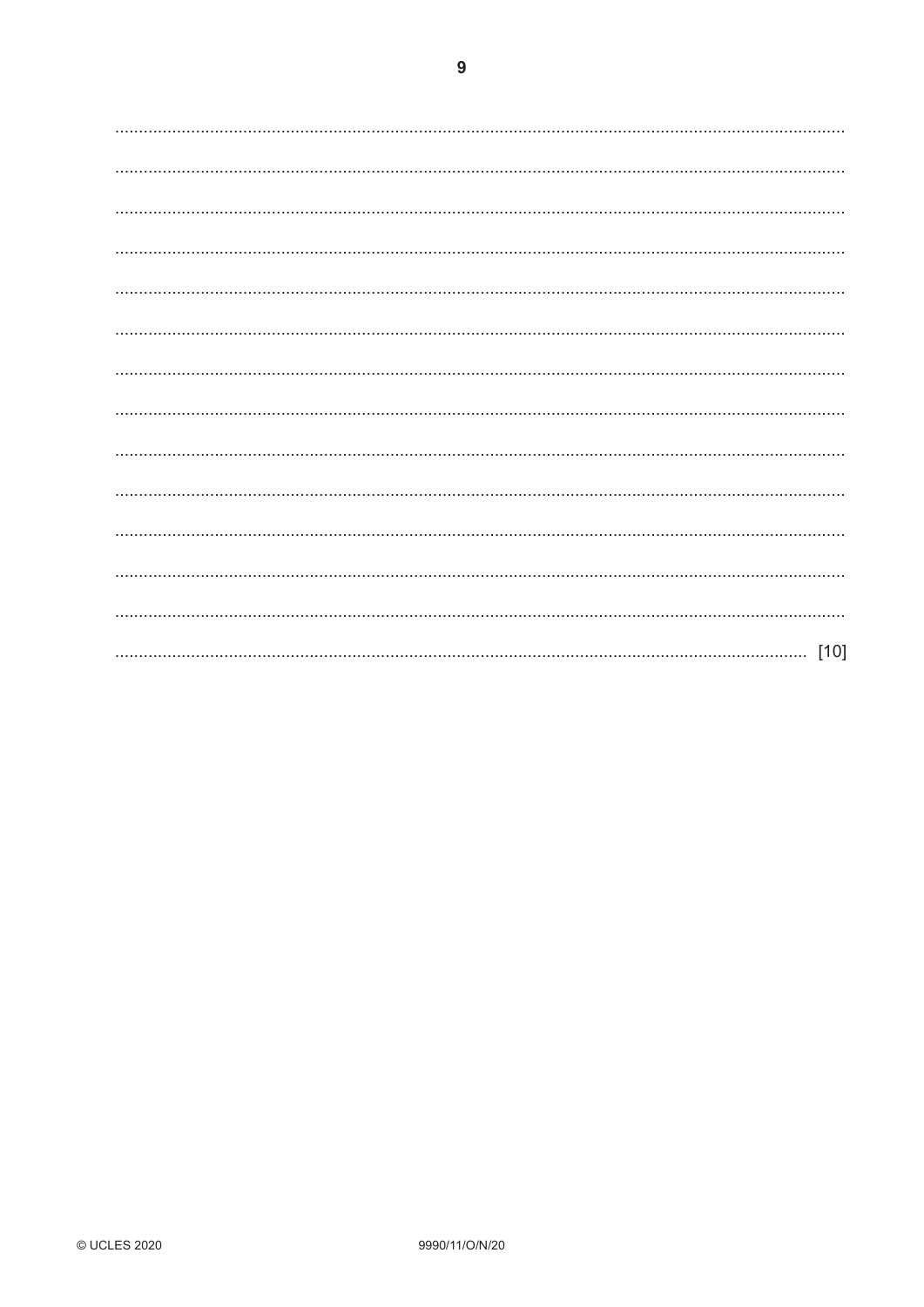## **BLANK PAGE**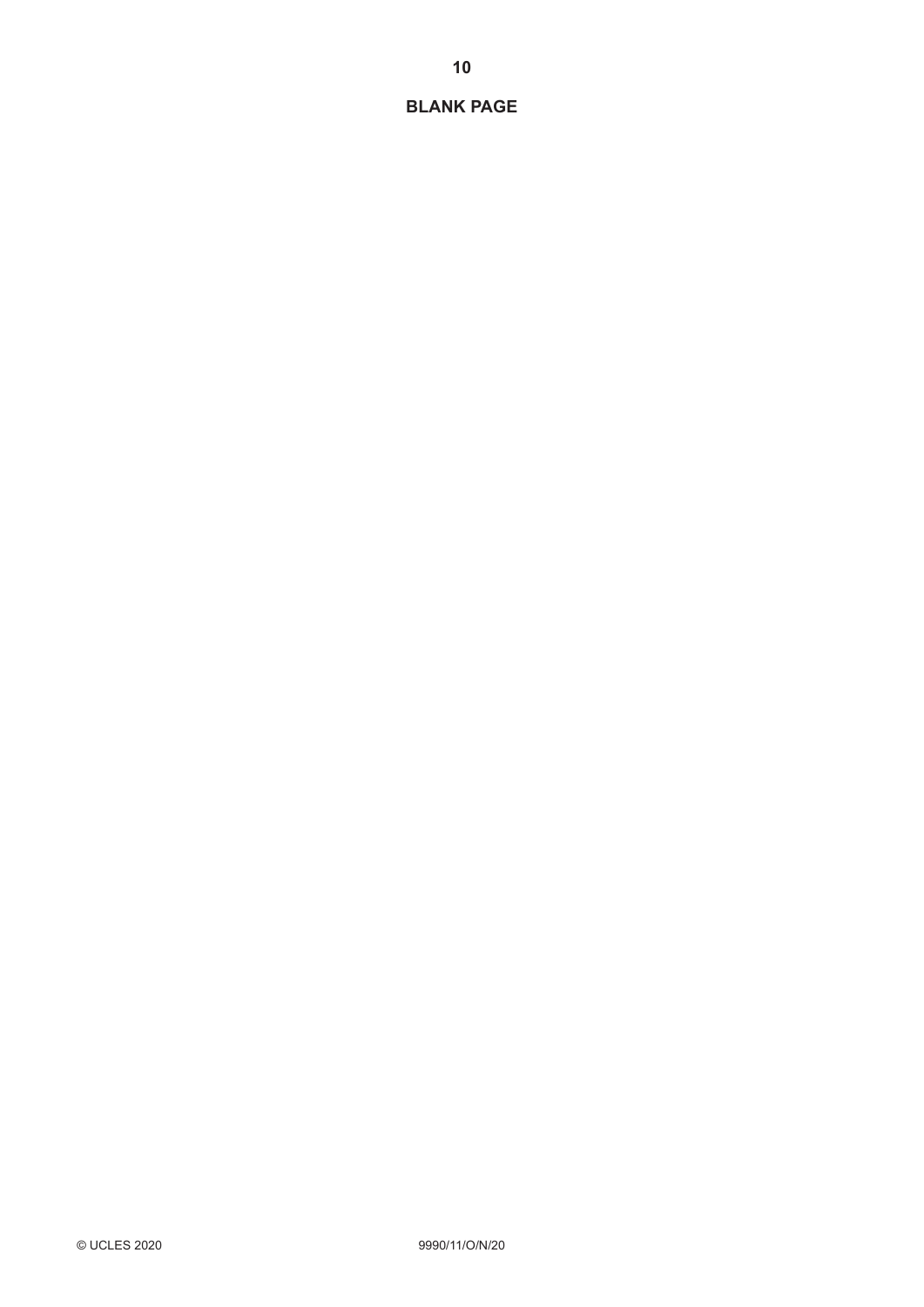# **BLANK PAGE**